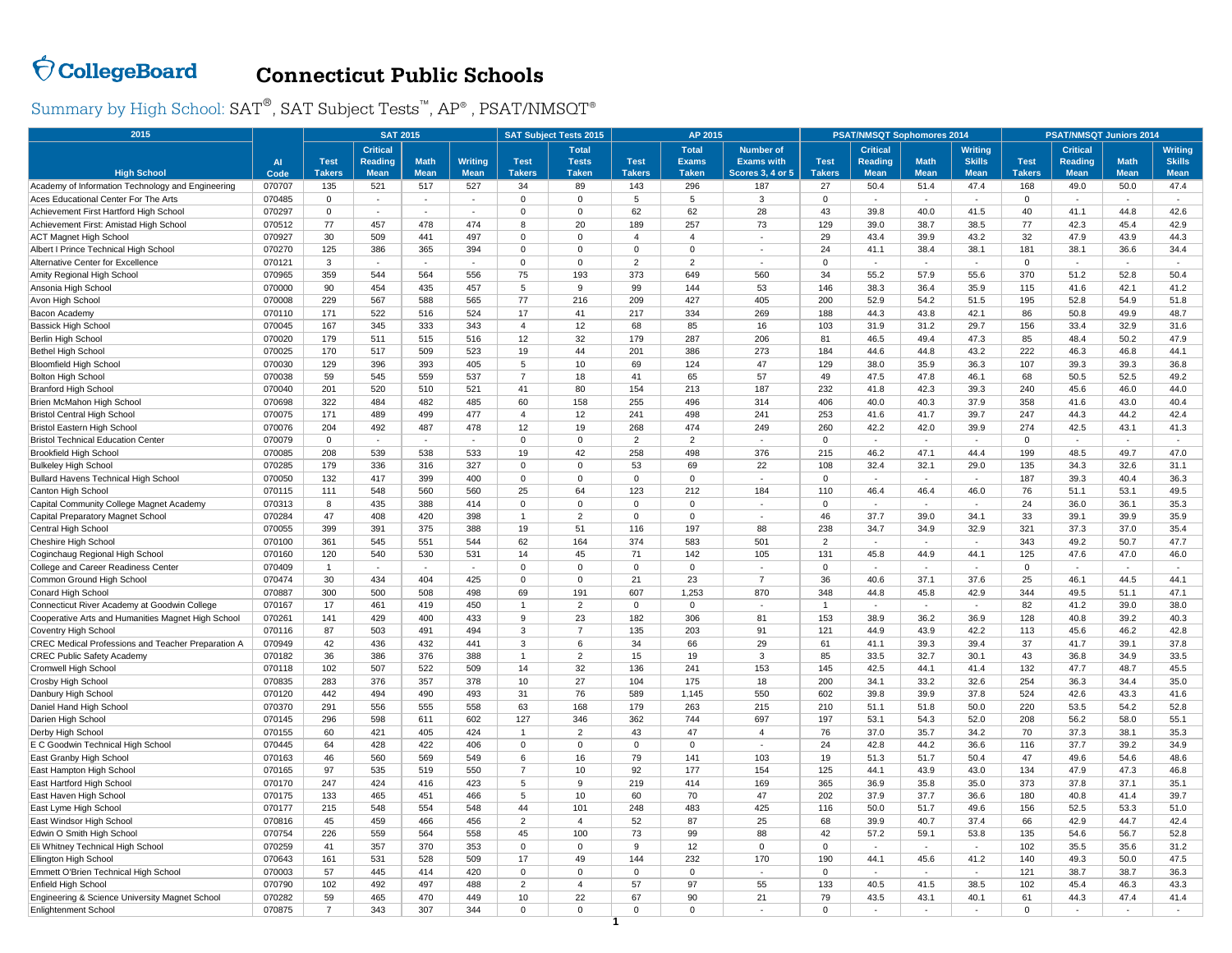| 2015                                                                                                     |                  | <b>SAT 2015</b>  |                                    |             |                | <b>SAT Subject Tests 2015</b> | AP 2015                    |                   | <b>PSAT/NMSQT Sophomores 2014</b> |                                    |               | <b>PSAT/NMSQT Juniors 2014</b> |              |                          |               |                 |              |                |
|----------------------------------------------------------------------------------------------------------|------------------|------------------|------------------------------------|-------------|----------------|-------------------------------|----------------------------|-------------------|-----------------------------------|------------------------------------|---------------|--------------------------------|--------------|--------------------------|---------------|-----------------|--------------|----------------|
|                                                                                                          |                  |                  | <b>Critical</b>                    |             |                |                               | <b>Total</b>               |                   | <b>Total</b>                      | <b>Number of</b>                   |               | <b>Critical</b>                |              | Writing                  |               | <b>Critical</b> |              | <b>Writing</b> |
|                                                                                                          | <b>Al</b>        | <b>Test</b>      | <b>Reading</b>                     | <b>Math</b> | <b>Writing</b> | <b>Test</b>                   | <b>Tests</b>               | <b>Test</b>       | <b>Exams</b>                      | <b>Exams with</b>                  | <b>Test</b>   | Reading                        | <b>Math</b>  | <b>Skills</b>            | <b>Test</b>   | <b>Reading</b>  | <b>Math</b>  | <b>Skills</b>  |
| <b>High School</b>                                                                                       | Code             | <b>Takers</b>    | <b>Mean</b>                        | <b>Mean</b> | <b>Mean</b>    | <b>Takers</b>                 | <b>Taken</b>               | <b>Takers</b>     | <b>Taken</b>                      | <b>Scores 3, 4 or 5</b>            | <b>Takers</b> | <b>Mean</b>                    | <b>Mean</b>  | <b>Mean</b>              | <b>Takers</b> | <b>Mean</b>     | <b>Mean</b>  | <b>Mean</b>    |
| Enrico Fermi High School                                                                                 | 070179           | 133              | 509                                | 508         | 513            | $\overline{7}$                | 18                         | 71                | 105                               | 57                                 | 178           | 40.0                           | 40.3         | 38.8                     | 96            | 47.1            | 48.7         | 45.3           |
| Explorations                                                                                             | 070958           | 6                | 527                                | 442         | 507            | 0                             | $\mathbf 0$                | $\mathbf 0$       | $\mathbf 0$                       |                                    | $\mathbf 0$   | $\sim$                         | $\sim$       |                          | 20            | 40.0            | 37.7         | 37.4           |
| Fairchild Wheeler Intermagnet High School IT/Softw                                                       | 070073           | $\mathbf 0$      | ٠                                  | $\sim$      | $\sim$         | $\Omega$<br>$\Omega$          | $\overline{0}$             | $\Omega$<br>1     | $\Omega$                          |                                    | 126           | 38.3                           | 38.8         | 36.2                     | 59            | 40.3            | 40.0         | 38.5           |
| Fairchild Wheeler Intermagnet High School Phys Sci<br>Fairchild Wheeler Intermagnet High School Zoologic | 070072           | 0<br>$\mathbf 0$ | $\sim$<br>$\overline{\phantom{a}}$ | $\sim$      | $\sim$         | 0                             | $\mathbf 0$<br>$\mathbf 0$ | $\mathbf 0$       | 3<br>0                            | $\sim$<br>$\overline{\phantom{a}}$ | 121           | 38.7                           | 40.8         | 36.8                     | 61<br>71      | 44.1<br>42.8    | 46.4<br>41.8 | 41.1<br>40.6   |
| Fairfield Ludlowe High School                                                                            | 070074<br>070187 | 340              | 547                                | 551         | 558            | 93                            | 226                        | 341               | 666                               | 591                                | 118<br>191    | 38.0<br>50.1                   | 38.1<br>51.3 | 36.0<br>48.9             | 290           | 52.1            | 52.1         | 50.9           |
| Fairfield Warde High Schoo                                                                               | 070186           | 257              | 545                                | 551         | 545            | 79                            | 190                        | 335               | 659                               | 523                                | 180           | 50.4                           | 50.2         | 49.0                     | 273           | 51.4            | 51.6         | 49.2           |
| Farmington High School                                                                                   | 070805           | 278              | 553                                | 577         | 559            | 67                            | 201                        | 423               | 968                               | 701                                | $\Omega$      | $\sim$                         | $\sim$       | $\sim$                   | 289           | 50.3            | 52.8         | 49.1           |
| Farmington Valley Diagnostic Center                                                                      | 070879           | 0                | $\blacksquare$                     | $\sim$      |                | 0                             | $\mathbf 0$                | 0                 | $\mathbf 0$                       | ٠                                  | 3             | $\sim$                         | $\sim$       | $\sim$                   | $\mathbf 0$   |                 | $\sim$       | $\sim$         |
| Francis T Maloney High School                                                                            | 070382           | 149              | 453                                | 442         | 448            | $\overline{7}$                | 14                         | 134               | 214                               | 69                                 | 248           | 37.2                           | 36.5         | 35.8                     | 179           | 40.9            | 40.9         | 38.6           |
| Frank S Bunnell High School                                                                              | 070756           | 202              | 471                                | 478         | 474            | 11                            | 20                         | 77                | 140                               | 75                                 | 106           | 42.8                           | 43.3         | 42.3                     | 138           | 46.7            | 46.6         | 44.9           |
| Glastonbury High School                                                                                  | 070215           | 495              | 555                                | 582         | 548            | 178                           | 499                        | 482               | 819                               | 731                                | 294           | 48.7                           | 51.8         | 47.6                     | 371           | 51.8            | 54.6         | 51.5           |
| Global Communications Academy                                                                            | 070290           | $\mathbf 0$      | ٠                                  | $\sim$      | $\sim$         | $\Omega$                      | $\mathbf 0$                | 18                | 19                                | $\overline{2}$                     | 36            | 36.4                           | 33.8         | 33.4                     | 36            | 35.8            | 36.1         | 34.9           |
| Global Experience Magnet School                                                                          | 070031           | 24               | 419                                | 394         | 423            | $\mathbf{0}$                  | $\mathbf 0$                | 0                 | 0                                 | $\overline{\phantom{a}}$           | 27            | 36.1                           | 37.9         | 35.0                     | 30            | 42.7            | 40.8         | 39.1           |
| Granby Memorial High School                                                                              | 070217           | 143              | 531                                | 547         | 531            | 14                            | 29                         | 198               | 341                               | 256                                | 147           | 46.3                           | 48.8         | 45.7                     | 186           | 49.0            | 51.1         | 47.1           |
| Grasso Southeastern Technical High School                                                                | 070254           | 35               | 415                                | 416         | 407            | 0                             | $\overline{0}$             | 17                | 20                                | $\overline{2}$                     | 15            | 45.7                           | 42.6         | 42.1                     | 95            | 38.7            | 37.1         | 35.6           |
| Great Path Academy at Manchester Community College                                                       | 070372           | 62               | 423                                | 398         | 419            | 2                             | $\overline{4}$             | $\overline{1}$    | $\mathbf{1}$                      | $\sim$                             | 50            | 37.0                           | 37.9         | 36.7                     | 53            | 44.8            | 42.5         | 40.7           |
| Greater Hartford Academy Mathematics And Science                                                         | 070276           | 44               | 535                                | 566         | 512            | 8                             | 17                         | 16                | 29                                | 22                                 | 105           | 47.0                           | 49.8         | 44.2                     | 52            | 52.2            | 54.0         | 48.1           |
| Greater Hartford Academy of the Arts                                                                     | 070275           | 105              | 469                                | 442         | 470            | 2                             | 5                          | 59                | 79                                | 38                                 | 104           | 42.3                           | 38.2         | 39.7                     | 102           | 45.0            | 41.7         | 42.9           |
| Greater Hartford Classical Magnet School                                                                 | 070306           | 83               | 464                                | 447         | 462            | $\overline{4}$                | 8                          | 20                | 21                                | $\overline{7}$                     | 84            | 42.1                           | 40.6         | 40.1                     | 80            | 45.2            | 41.9         | 41.9           |
| Greenwich High School                                                                                    | 070240           | 541              | 562                                | 576         | 566            | 208                           | 549                        | 858               | 2,202                             | 1,736                              | 607           | 46.8                           | 49.4         | 45.3                     | 536           | 52.1            | 55.1         | 51.4           |
| Griswold High School                                                                                     | 070325           | 91               | 486                                | 490         | 481            | 5                             | 15                         | 51                | 81                                | 48                                 | 125           | 41.6                           | 41.2         | 40.7                     | 123           | 45.5            | 43.6         | 44.4           |
| Guilford High School                                                                                     | 070255           | 237              | 565                                | 565         | 549            | 65                            | 167                        | 228               | 485                               | 377                                | 162           | 51.0                           | 50.5         | 49.4                     | 148           | 54.6            | 54.6         | 52.1           |
| H C Wilcox Technical High School<br>H H Ellis Technical School                                           | 070385<br>070133 | 105<br>32        | 461<br>481                         | 451<br>455  | 451<br>459     | $\Omega$<br>1                 | $\mathbf 0$<br>3           | 14<br>$\mathbf 0$ | 14<br>$\mathbf 0$                 | 3<br>$\overline{\phantom{a}}$      | 11<br>34      | 47.0<br>46.2                   | 47.5<br>47.7 | 43.6<br>40.6             | 120<br>76     | 42.7<br>41.7    | 42.7<br>43.4 | 38.5<br>39.1   |
| Haddam-Killingworth High School                                                                          | 070324           | 149              | 528                                | 516         | 534            | 23                            | 50                         | 114               | 216                               | 179                                | 128           | 44.9                           | 44.7         | 43.3                     | 132           | 50.8            | 50.6         | 48.7           |
| Hall High School                                                                                         | 070900           | 309              | 550                                | 557         | 553            | 89                            | 232                        | 533               | 1,037                             | 784                                | 349           | 46.7                           | 47.7         | 45.4                     | 294           | 52.0            | 53.1         | 50.3           |
| Hamden High School                                                                                       | 070260           | 338              | 476                                | 463         | 475            | 39                            | 97                         | 375               | 584                               | 262                                | 348           | 42.1                           | 42.3         | 40.5                     | 334           | 43.2            | 42.4         | 41.4           |
| Hartford Culinary Arts Academy                                                                           | 070307           | 64               | 311                                | 317         | 297            | $\mathbf{0}$                  | $\mathbf 0$                | 0                 | $\mathbf 0$                       | ٠                                  | 32            | 35.6                           | 33.5         | 32.6                     | 40            | 33.7            | 33.4         | 31.8           |
| Hartford Magnet Trinity College Academy                                                                  | 070274           | 74               | 472                                | 454         | 453            | 5                             | 10                         | 38                | 42                                | 24                                 | 83            | 35.9                           | 36.0         | 33.3                     | 74            | 40.5            | 40.3         | 39.4           |
| Hartford Public High School Engineering and Green                                                        | 070311           | 73               | 347                                | 365         | 328            | $\mathbf{1}$                  | $\overline{1}$             | $\mathbf 0$       | $\mathbf 0$                       | $\sim$                             | 45            | 31.5                           | 31.6         | 28.6                     | 56            | 32.7            | 32.9         | 30.5           |
| Hartford Public High School Nursing Academy                                                              | 070271           | 77               | 340                                | 330         | 342            | $\Omega$                      | $\mathbf 0$                | 30                | 30                                | $\overline{1}$                     | 76            | 32.0                           | 30.6         | 29.6                     | 46            | 33.8            | 33.1         | 31.8           |
| Henry Abbott Technical High School                                                                       | 070123           | 75               | 445                                | 425         | 429            | 1                             | 3                          | $\Omega$          | $\Omega$                          | $\sim$                             | 161           | 40.2                           | 40.0         | 37.5                     | 118           | 41.0            | 41.4         | 38.3           |
| High School in the Community                                                                             | 070487           | 40               | 384                                | 374         | 418            | $\overline{2}$                | 6                          | 29                | 56                                | 13                                 | 88            | 35.4                           | 33.0         | 33.4                     | 25            | 35.2            | 34.4         | 33.6           |
| High School Inc - Insurance and Finance Academy                                                          | 070308           | 69               | 340                                | 320         | 334            | $\Omega$                      | $\mathbf 0$                | $\mathbf 0$       | $\Omega$                          | $\sim$                             | 48            | 31.8                           | 30.3         | 28.7                     | 50            | 33.3            | 34.2         | 32.4           |
| Highville Charter School                                                                                 | 070314           | 0                | $\sim$                             | $\sim$      | $\sim$         | 0                             | $\mathbf 0$                | $\mathbf 0$       | $\mathbf 0$                       | ٠                                  | 10            | 35.0                           | 33.1         | 33.1                     | $\mathbf 0$   | $\sim$          | $\sim$       | $\sim$         |
| Hill Regional Career High School                                                                         | 070488           | 175              | 419                                | 426         | 439            | 17                            | 42                         | 175               | 325                               | 80                                 | 150           | 37.0                           | 36.8         | 35.6                     | 123           | 40.4            | 41.4         | 39.3           |
| Housatonic Valley Regional High School                                                                   | 070205           | 64               | 520                                | 493         | 510            | 6                             | 14                         | 12                | 15                                | 11                                 | 11            | 52.8                           | 52.5         | 52.5                     | 98            | 46.5            | 44.6         | 44.6           |
| Howell Cheney Technical High School                                                                      | 070375           | 68               | 444                                | 426         | 434            | $\Omega$                      | $\Omega$                   | -1                | -1                                | $\overline{\phantom{a}}$           | $\Omega$      | $\overline{\phantom{a}}$       | $\sim$       | $\overline{\phantom{a}}$ | 117           | 41.4            | 40.7         | 36.8           |
| Hyde School of Health Sciences and Sports Medicine                                                       | 070268           | 54               | 341                                | 346         | 359            | $\mathbf{0}$                  | $\mathbf 0$                | 36                | 53                                | $\overline{2}$                     | 41            | 31.9                           | 33.3         | 31.3                     | 38            | 35.0            | 38.1         | 34.8           |
| James Hillhouse High School                                                                              | 070495           | 222              | 353                                | 361         | 358            | 2                             | 8<br>118                   | 95                | 175                               | 20<br>369                          | 183<br>258    | 33.4                           | 33.3         | 30.6                     | 189<br>229    | 35.1            | 35.6         | 32.2           |
| Joel Barlow High School                                                                                  | 070638<br>070840 | 232<br>269       | 561<br>391                         | 567<br>376  | 561<br>385     | 46<br>17                      | 51                         | 255<br>169        | 440<br>343                        | 113                                | 187           | 48.2<br>36.8                   | 50.2<br>34.7 | 46.7<br>35.2             | 248           | 53.2<br>39.5    | 54.5<br>39.2 | 51.4<br>37.2   |
| John F Kennedy High School<br>Jonathan Law High School                                                   | 070423           | 156              | 494                                | 497         | 498            | 17                            | 36                         | 322               | 555                               | 274                                | 228           | 42.8                           | 42.6         | 41.4                     | 127           | 46.9            | 47.3         | 45.7           |
| Joseph A Foran High School                                                                               | 070424           | 201              | 507                                | 499         | 512            | 25                            | 58                         | 292               | 492                               | 309                                | 204           | 44.3                           | 43.5         | 43.2                     | 128           | 48.0            | 46.6         | 47.3           |
| Journalism and Media Academy                                                                             | 070312           | 41               | 331                                | 324         | 330            | $\Omega$                      | $\mathbf 0$                | $\mathbf 0$       | $\mathbf 0$                       |                                    | 58            | 34.6                           | 32.3         | 32.0                     | 8             | 35.1            | 38.6         | 36.8           |
| Killingly High School                                                                                    | 070135           | 100              | 499                                | 465         | 490            | $\overline{4}$                | 10                         | 83                | 126                               | 87                                 | 174           | 42.1                           | 39.5         | 40.1                     | 154           | 44.8            | 43.1         | 42.5           |
| Kinsella Magnet School of Performing Arts                                                                | 070300           | $^{\circ}$       | $\blacksquare$                     |             |                | $\Omega$                      | $\Omega$                   |                   | $\mathbf{1}$                      |                                    | 54            | 38.8                           | 35.1         | 34.9                     | 33            | 41.9            | 38.5         | 39.7           |
| Law and Government Academy at Hartford Public High                                                       | 070280           | 84               | 357                                | 354         | 348            | 3                             | 9                          | 32                | 37                                | 5                                  | 45            | 31.4                           | 31.3         | 30.4                     | 56            | 38.1            | 37.6         | 34.7           |
| Ledyard High School                                                                                      | 070342           | 161              | 509                                | 515         | 498            | 9                             | 19                         | 126               | 192                               | 158                                | 87            | 47.2                           | 46.5         | 46.6                     | 126           | 50.3            | 51.0         | 47.5           |
| Lewis S Mills High School                                                                                | 070807           | 160              | 527                                | 541         | 524            | 11                            | 29                         | 138               | 241                               | 199                                | 109           | 47.6                           | 49.2         | 45.9                     | 102           | 51.6            | 53.1         | 48.4           |
| Litchfield High School                                                                                   | 070355           | 58               | 549                                | 531         | 543            | 13                            | 33                         | 60                | 123                               | 96                                 | 46            | 47.1                           | 50.4         | 45.0                     | 49            | 52.7            | 54.4         | 52.3           |
| Lyman Hall High School                                                                                   | 070815           | 209              | 503                                | 506         | 511            | 9                             | 20                         | 160               | 266                               | 175                                | 230           | 42.6                           | 41.8         | 41.4                     | 268           | 44.8            | 46.1         | 44.0           |
| Lyman Memorial High School                                                                               | 070340           | 70               | 522                                | 507         | 519            | $\mathbf 0$                   | $\mathbf 0$                | 58                | 133                               | 103                                | 24            | 48.6                           | 48.8         | 46.3                     | 90            | 47.8            | 48.9         | 45.5           |
| Lyme-Old Lyme High School                                                                                | 070600           | 72               | 585                                | 584         | 588            | 29                            | 69                         | 116               | 237                               | 175                                | 70            | 49.5                           | 47.2         | 46.8                     | 95            | 50.9            | 52.6         | 48.9           |
| Manchester High School                                                                                   | 070380           | 374              | 430                                | 417         | 426            | 11                            | 25                         | 167               | 264                               | 158                                | 335           | 39.6                           | 39.1         | 38.2                     | 282           | 42.2            | 41.8         | 39.5           |
| Marine Science Magnet High School                                                                        | 070252           | 54               | 490                                | 480         | 486            | 11                            | 30                         | 66                | 134                               | 84                                 | 76            | 45.5                           | 44.5         | 43.7                     | 70            | 48.2            | 47.1         | 45.6           |
| Mark T Sheehan High School                                                                               | 070813           | 171              | 508                                | 502         | 512            | 10                            | 24                         | 120               | 194                               | 141                                | 206           | 43.9                           | 43.5         | 43.2                     | 224           | 46.5            | 46.2         | 44.1           |
| Masuk High School                                                                                        | 070753           | 301              | 534                                | 542         | 537            | 28                            | 71                         | 344               | 561                               | 453                                | 246           | 45.3                           | 47.3         | 44.5                     | 260           | 49.2            | 51.6         | 48.7           |
| Metropolitan Business Academy                                                                            | 070503           | 77               | 416                                | 412         | 420            | $\overline{4}$                | 8                          | 52                | 69                                | 8                                  | 91            | 36.2                           | 35.8         | 34.3                     | 93            | 39.2            | 37.4         | 36.9           |
| Metropolitan Learning Center Magnet School                                                               | 070034           | 77<br>211        | 482<br>471                         | 458<br>471  | 464<br>482     | 6<br>10                       | 14                         | 114<br>210        | 208<br>354                        | 58<br>211                          | 100<br>266    | 42.5<br>40.5                   | 39.6<br>39.4 | 39.3<br>38.0             | 87<br>241     | 44.8            | 44.1<br>43.4 | 43.2<br>41.0   |
| Middletown High School<br>Montville High School                                                          | 070400<br>070599 | 121              | 505                                | 497         | 504            | 3                             | 22<br>$\overline{4}$       | 82                | 132                               | 94                                 | 135           | 41.5                           | 42.1         | 39.1                     | 159           | 43.9<br>44.8    | 46.0         | 42.2           |
| Nathan Hale-Ray High School                                                                              | 070430           | 71               | 538                                | 519         | 546            | 3                             | 9                          | 48                | 83                                | 65                                 | 73            | 43.3                           | 41.6         | 42.2                     | 71            | 49.2            | 47.0         | 47.2           |
| Naugatuck High School                                                                                    | 070440           | 204              | 463                                | 446         | 452            | 9                             | 20                         | 188               | 274                               | 168                                | 213           | 38.9                           | 39.2         | 37.3                     | 199           | 42.3            | 43.3         | 40.7           |
|                                                                                                          |                  |                  |                                    |             |                |                               |                            | $\mathbf{2}$      |                                   |                                    |               |                                |              |                          |               |                 |              |                |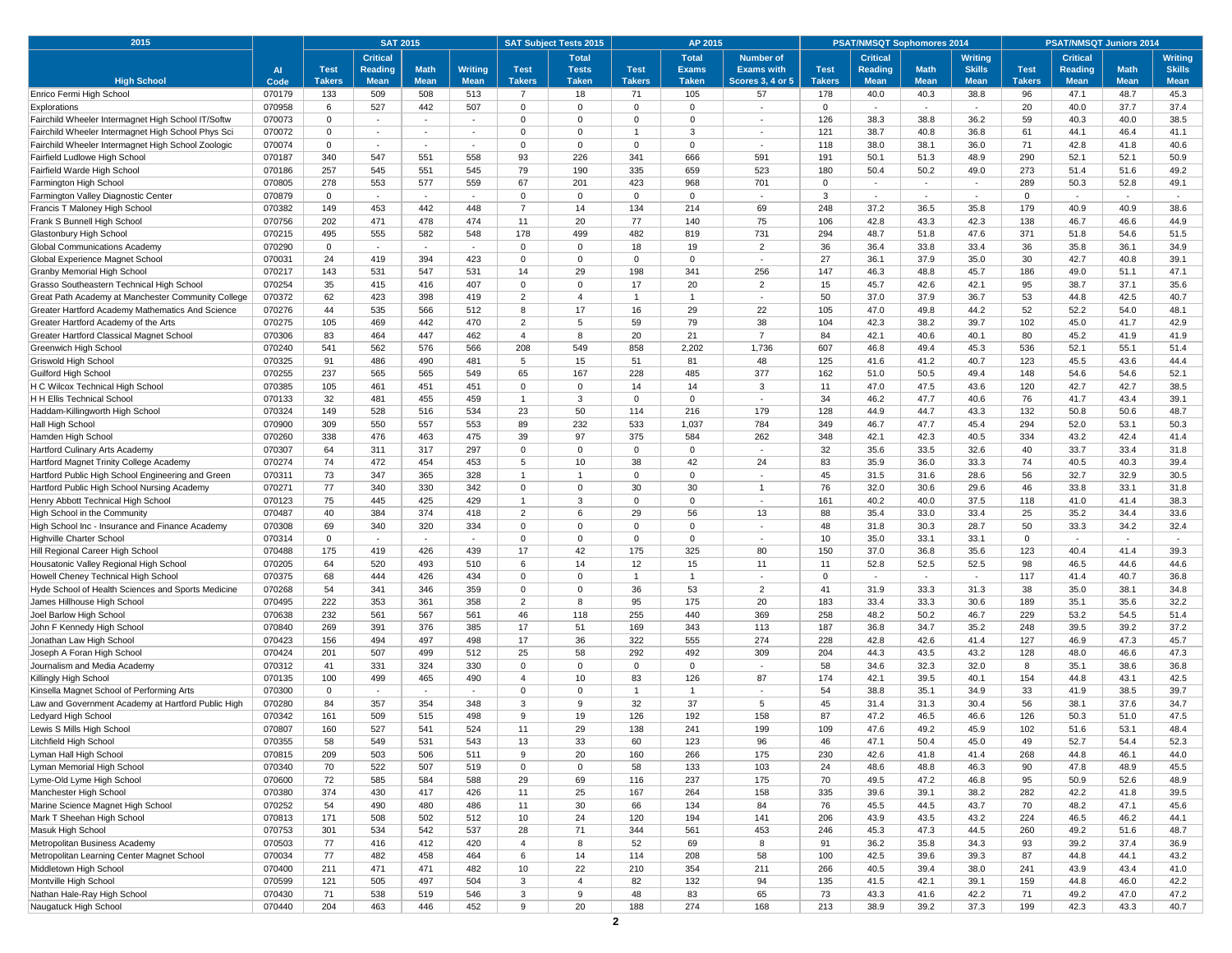| 2015                                                                     |                  | <b>SAT 2015</b>      |                 |                          | <b>SAT Subject Tests 2015</b><br>AP 2015 |                         |                            |                   |                     |                                            | <b>PSAT/NMSQT Sophomores 2014</b> |                 |                                  | <b>PSAT/NMSQT Juniors 2014</b> |                      |                 |                                  |                |
|--------------------------------------------------------------------------|------------------|----------------------|-----------------|--------------------------|------------------------------------------|-------------------------|----------------------------|-------------------|---------------------|--------------------------------------------|-----------------------------------|-----------------|----------------------------------|--------------------------------|----------------------|-----------------|----------------------------------|----------------|
|                                                                          |                  |                      | <b>Critical</b> |                          |                                          |                         | <b>Total</b>               |                   | <b>Total</b>        | <b>Number of</b>                           |                                   | <b>Critical</b> |                                  | <b>Writing</b>                 |                      | <b>Critical</b> |                                  | <b>Writing</b> |
|                                                                          | <b>Al</b>        | <b>Test</b>          | Reading         | <b>Math</b>              | <b>Writing</b>                           | <b>Test</b>             | <b>Tests</b>               | <b>Test</b>       | <b>Exams</b>        | <b>Exams with</b>                          | <b>Test</b>                       | Reading         | <b>Math</b>                      | <b>Skills</b>                  | <b>Test</b>          | <b>Reading</b>  | <b>Math</b>                      | <b>Skills</b>  |
| <b>High School</b>                                                       | Code             | <b>Takers</b>        | <b>Mean</b>     | <b>Mean</b>              | <b>Mean</b>                              | <b>Takers</b>           | <b>Taken</b>               | <b>Takers</b>     | <b>Taken</b>        | <b>Scores 3, 4 or 5</b>                    | <b>Takers</b>                     | <b>Mean</b>     | <b>Mean</b>                      | <b>Mean</b>                    | <b>Takers</b>        | <b>Mean</b>     | <b>Mean</b>                      | <b>Mean</b>    |
| New Britain High School                                                  | 070455           | 202                  | 429             | 429                      | 423                                      | $\overline{7}$          | 17                         | 208               | 331                 | 140                                        | 537                               | 32.9            | 33.7                             | 30.9                           | 356                  | 37.7            | 38.6                             | 34.7           |
| New Canaan High School                                                   | 070465           | 273                  | 582             | 609                      | 594                                      | 116                     | 346                        | 375               | 843                 | 776                                        | 82                                | 54.1            | 56.4                             | 52.6                           | 257                  | 54.3            | 56.8                             | 53.3           |
| New Fairfield High School                                                | 070476           | 241                  | 521             | 516                      | 514                                      | 16                      | 41                         | 268               | 518                 | 302                                        | 122                               | 47.7            | 48.0                             | 46.4                           | 96                   | 51.5            | 51.8                             | 49.8           |
| New Haven Academy                                                        | 070281<br>070484 | 56<br>9              | 413<br>354      | 424<br>330               | 435<br>344                               | 14<br>0                 | 31<br>$\mathbf{0}$         | 20<br>$\mathbf 0$ | 25<br>$\mathbf 0$   | $\overline{2}$<br>$\overline{\phantom{a}}$ | 66<br>$\Omega$                    | 37.2            | 36.1<br>$\overline{\phantom{a}}$ | 34.5                           | 58<br>$\mathbf 0$    | 40.1            | 38.4<br>$\overline{\phantom{a}}$ | 37.4           |
| New Horizons High School<br>New London High School                       | 070530           | 120                  | 417             | 413                      | 414                                      | 8                       | 23                         | 133               | 158                 | 42                                         | 160                               | 38.0            | 39.0                             | 36.5                           | 168                  | 40.2            | 40.8                             | 37.5           |
| New Milford High School                                                  | 070545           | 285                  | 512             | 521                      | 505                                      | 22                      | 50                         | 231               | 400                 | 311                                        | 101                               | 47.3            | 47.9                             | 45.8                           | 174                  | 51.1            | 52.4                             | 49.6           |
| Newington High School                                                    | 070525           | 256                  | 508             | 513                      | 518                                      | 15                      | 33                         | 232               | 366                 | 257                                        | 288                               | 42.7            | 43.8                             | 41.4                           | 268                  | 44.3            | 45.0                             | 42.3           |
| Newtown High School                                                      | 070550           | 384                  | 542             | 554                      | 545                                      | 30                      | 70                         | 419               | 758                 | 633                                        | 119                               | 53.9            | 57.8                             | 51.9                           | 385                  | 50.3            | 53.3                             | 48.5           |
| Nonnewaug High School                                                    | 070970           | 164                  | 512             | 514                      | 520                                      | 14                      | 31                         | 191               | 420                 | 262                                        | 74                                | 46.7            | 46.4                             | 44.4                           | 72                   | 48.4            | 49.3                             | 47.3           |
| North Branford High School                                               | 070563           | 139                  | 483             | 487                      | 490                                      | 5                       | 14                         | 88                | 126                 | 102                                        | 148                               | 40.7            | 41.0                             | 38.1                           | 131                  | 44.4            | 45.8                             | 41.9           |
| North Haven High School                                                  | 070570           | 224                  | 506             | 495                      | 508                                      | 12                      | 32                         | 117               | 180                 | 140                                        | 223                               | 44.1            | 44.1                             | 42.9                           | 205                  | 47.4            | 47.9                             | 47.2           |
| Northwestern Regional High School                                        | 070962           | 109                  | 530             | 526                      | 535                                      | $\overline{7}$          | 20                         | 69                | 108                 | 104                                        | 3                                 | $\sim$          | ×.                               | $\sim$                         | 95                   | 51.4            | 51.8                             | 48.6           |
| Norwalk High School                                                      | 070580           | 273                  | 472             | 468                      | 473                                      | 38                      | 86                         | 272               | 433                 | 220                                        | 341                               | 40.1            | 39.9                             | 37.4                           | 315                  | 43.8            | 43.7                             | 41.0           |
| Norwich Technical High School                                            | 070595           | 70                   | 457             | 451                      | 436                                      | $\mathbf 0$             | $\mathbf 0$                | $\Omega$          | $\mathbf 0$         | $\sim$                                     | 95                                | 42.7            | 41.5                             | 39.0                           | 101                  | 45.1            | 44.6                             | 40.4           |
| Old Saybrook High School                                                 | 070605           | 107                  | 546             | 534                      | 546                                      | 16                      | 45                         | 113               | 213                 | 178                                        | 90                                | 45.3            | 46.0                             | 43.8                           | 120                  | 49.3            | 48.4                             | 47.5           |
| Oliver Wolcott Technical High School                                     | 070793           | 65                   | 469             | 451                      | 465                                      | $\Omega$                | $\Omega$                   | 24                | 24                  | $\overline{2}$                             | 19                                | 52.8            | 53.1                             | 50.4                           | 52                   | 45.1            | 44.8                             | 40.5           |
| <b>OPPortunity High School</b>                                           | 070309           | 41                   | 337             | 297                      | 320                                      | 0                       | $\mathbf 0$                | $\mathbf 0$       | $\mathbf 0$         | $\sim$                                     | $\Omega$                          | $\sim$          | $\sim$                           | $\sim$                         | $\overline{0}$       | ٠               | $\sim$                           | $\sim$         |
| Orville H Platt High School                                              | 070388           | 141                  | 426             | 421                      | 423                                      | 3                       | $\overline{7}$             | 150               | 194                 | 44                                         | 212                               | 37.1            | 36.9                             | 33.7                           | 191                  | 39.3            | 39.0                             | 37.0           |
| Oxford High School                                                       | 070929           | 102                  | 535             | 528                      | 530                                      | 9                       | 18                         | 107               | 193                 | 160                                        | 71                                | 49.3            | 48.2                             | 49.3                           | 76                   | 48.1            | 48.1                             | 46.9           |
| Parish Hill High-Middle School                                           | 070093           | 30                   | 514             | 519                      | 515                                      | 1                       | $\overline{2}$             | 32                | 49                  | 22                                         | 38                                | 40.9            | 43.0                             | 38.6                           | 22                   | 43.6            | 45.6                             | 41.0           |
| Pathways to Technology Magnet School                                     | 070304           | 64                   | 426             | 426                      | 413                                      | 2                       | 5                          | 15                | 24                  | 20                                         | 81                                | 37.9            | 38.0                             | 34.2                           | 85                   | 41.5            | 41.5                             | 38.9           |
| Plainfield High School                                                   | 070090           | 142                  | 463             | 450                      | 460                                      | 1                       | 1                          | 74                | 107                 | 64                                         | 153                               | 41.1            | 41.1                             | 39.0                           | 166                  | 43.3            | 43.0                             | 40.8           |
| Plainville High School                                                   | 070610           | 119                  | 498             | 497                      | 499                                      | 3                       | 8                          | 186               | 270                 | 99                                         | 163                               | 40.4            | 41.5                             | 38.4                           | 173                  | 43.5            | 44.7                             | 41.5           |
| Platt Technical High School                                              | 070426           | 108                  | 440             | 433                      | 423                                      | 1                       | $\overline{2}$             | 0                 | $\mathbf 0$         | $\overline{\phantom{a}}$                   | $\mathbf 0$                       | $\sim$          | $\sim$                           | $\sim$                         | 164                  | 42.1            | 42.6                             | 37.7           |
| Pomperaug High School                                                    | 070685           | 253                  | 552             | 569                      | 555                                      | 47                      | 117                        | 235               | 422                 | 363                                        | 69                                | 54.0            | 57.6                             | 52.0                           | 264                  | 50.1            | 50.9                             | 47.6           |
| Portland High School                                                     | 070620           | 69                   | 518             | 529                      | 514                                      | 5                       | 10                         | 32                | 58                  | 41                                         | 40                                | 49.6            | 51.5                             | 46.7                           | 80                   | 49.3            | 50.0                             | 47.6           |
| Putnam High Schoo                                                        | 070630           | 36                   | 489             | 468                      | 474                                      | $\Omega$                | $\Omega$                   | 60                | 87                  | 30                                         | 49                                | 38.8            | 38.1                             | 37.2                           | 54                   | 41.2            | 41.7                             | 39.6           |
| Quinebaug Middle College                                                 | 070136           | 24                   | 391             | 358                      | 368                                      | $\mathbf 0$             | $\mathbf 0$                | 0                 | $\mathbf 0$         | $\overline{\phantom{a}}$                   | 35                                | 37.4            | 36.8                             | 33.4                           | 23                   | 40.6            | 38.8                             | 40.1           |
| Rham High School                                                         | 070323           | 219                  | 551<br>571      | 567<br>580               | 549                                      | 13                      | 32<br>380                  | 197<br>544        | 322                 | 282<br>1,165                               | 90<br>302                         | 51.6<br>50.9    | 53.3<br>51.7                     | 50.4<br>49.5                   | 242<br>267           | 50.6<br>56.0    | 52.0                             | 48.0<br>54.7   |
| Ridgefield High School<br>Riverside Education Academy                    | 070640<br>070514 | 396<br>16            | 293             | 280                      | 578<br>312                               | 153<br>$\Omega$         | $\mathbf 0$                | $\mathbf 0$       | 1,295<br>$^{\circ}$ |                                            | $\overline{4}$                    |                 | $\sim$                           | $\overline{\phantom{a}}$       | 17                   | 26.9            | 56.8<br>29.5                     | 26.4           |
| Robert E Fitch Senior High School                                        | 070435           | 191                  | 500             | 494                      | 497                                      | 15                      | 38                         | 199               | 407                 | 209                                        | 227                               | 42.8            | 42.9                             | 41.5                           | 66                   | 50.6            | 50.1                             | 47.3           |
| Rockville High School                                                    | 070645           | 150                  | 494             | 468                      | 485                                      | $\overline{1}$          | $\overline{1}$             | 41                | 52                  | 41                                         | 193                               | 39.9            | 39.7                             | 37.7                           | 146                  | 44.6            | 43.7                             | 43.4           |
| Rocky Hill High School                                                   | 070648           | 155                  | 510             | 531                      | 525                                      | 9                       | 24                         | 111               | 166                 | 131                                        | 157                               | 42.1            | 45.1                             | 42.5                           | 166                  | 46.5            | 48.6                             | 46.0           |
| Seymour High School                                                      | 070660           | 134                  | 462             | 463                      | 453                                      | $\overline{2}$          | $\overline{4}$             | 149               | 225                 | 128                                        | 156                               | 41.1            | 42.8                             | 40.6                           | 148                  | 44.7            | 46.0                             | 44.0           |
| Shelton High School                                                      | 070665           | 305                  | 508             | 521                      | 501                                      | 21                      | 46                         | 337               | 555                 | 378                                        | 362                               | 43.7            | 44.8                             | 42.5                           | 213                  | 48.8            | 51.5                             | 48.1           |
| Shepaug Valley High School                                               | 070830           | 57                   | 515             | 499                      | 524                                      | $\overline{7}$          | 14                         | 27                | 41                  | 27                                         | 37                                | 48.2            | 50.1                             | 48.6                           | 63                   | 50.3            | 53.0                             | 50.3           |
| Simsbury High School                                                     | 070675           | 347                  | 563             | 565                      | 564                                      | 75                      | 196                        | 478               | 925                 | 727                                        | 362                               | 47.6            | 49.7                             | 46.8                           | 316                  | 53.3            | 55.1                             | 52.2           |
| Somers High School                                                       | 070683           | 100                  | 513             | 528                      | 518                                      | 5                       | 10                         | 70                | 88                  | 47                                         | 102                               | 44.6            | 45.1                             | 43.6                           | 57                   | 48.4            | 52.0                             | 47.8           |
| Sound School                                                             | 070516           | 67                   | 436             | 444                      | 438                                      | 6                       | 16                         | 35                | 40                  | 17                                         | 81                                | 40.2            | 40.8                             | 38.0                           | 73                   | 43.0            | 42.5                             | 39.8           |
| South Windsor High School                                                | 070700           | 300                  | 527             | 542                      | 520                                      | 29                      | 63                         | 303               | 517                 | 405                                        | 307                               | 44.9            | 46.3                             | 43.3                           | 295                  | 50.0            | 52.1                             | 48.7           |
| Southington High School                                                  | 070690           | 401                  | 524             | 537                      | 519                                      | 27                      | 60                         | 303               | 533                 | 426                                        | 461                               | 43.8            | 45.5                             | 41.9                           | 447                  | 45.5            | 48.6                             | 44.8           |
| Sport and Medical Sciences Academy                                       | 070291           | 94                   | 411             | 428                      | 414                                      | 11                      | 28                         | 35                | 47                  | 32                                         | 119                               | 38.5            | 38.3                             | 36.1                           | 95                   | 39.4            | 41.1                             | 38.2           |
| Stafford High School                                                     | 070705           | 59                   | 545             | 530                      | 543                                      | 5                       | 12                         | 37                | 39                  | 33                                         | 44                                | 48.9            | 52.3                             | 50.2                           | 93                   | 46.1            | 47.0                             | 42.7           |
| <b>Stamford Academy</b>                                                  | 070746           | $\mathbf{1}$         | $\sim$          | $\overline{\phantom{a}}$ | $\sim$                                   | $\Omega$                | $\mathbf 0$                | $\mathbf{1}$      | $\overline{2}$      | $\overline{\phantom{a}}$                   | $\Omega$                          | $\sim$          | $\sim$                           | $\overline{\phantom{a}}$       | $\mathbf 0$          | ä,              | $\blacksquare$                   | $\sim$         |
| Stamford High Schoo                                                      | 070750           | 311                  | 452             | 468                      | 456                                      | 37                      | 87                         | 355               | 668                 | 341                                        | 380                               | 39.3            | 40.8                             | 37.2                           | 377                  | 40.6            | 41.9                             | 39.3           |
| Staples High School                                                      | 070920           | 334                  | 585             | 589                      | 589                                      | 154                     | 358                        | 574               | 1,258               | 1,149                                      |                                   |                 | $\overline{\phantom{a}}$         |                                | 334                  | 55.9            | 56.4                             | 53.5           |
| <b>State Street School</b>                                               | 070876           | 6                    | 250             | 237                      | 228                                      | $\Omega$                | $\mathbf 0$                | $\Omega$          | $\mathbf 0$         |                                            | $\Omega$                          | $\overline{a}$  |                                  | $\sim$                         | $\Omega$             |                 | $\sim$                           | $\sim$         |
| Stonington High School                                                   | 070607           | 149                  | 522             | 521                      | 522                                      | 26                      | 59                         | 124               | 209                 | 169                                        | 24                                | 52.9            | 55.2                             | 51.9                           | 182                  | 47.3            | 48.3                             | 44.3           |
| <b>Stratford High School</b>                                             | 070755           | 148                  | 472             | 467                      | 469                                      | $\overline{4}$          |                            | 122               | 232                 | 125                                        | 64                                | 49.4            | 49.3                             | 47.6                           | 128                  | 46.7            | 49.0                             | 44.7           |
| Suffield High School                                                     | 070760           | 165                  | 514             | 528                      | 510                                      | 9                       | 23                         | 182               | 357                 | 275                                        | 92                                | 49.3            | 50.5                             | 47.8                           | 187                  | 48.5            | 51.4                             | 46.4           |
| Terryville High School                                                   | 070770<br>070417 | 80                   | 473<br>$\sim$   | 483<br>$\sim$            | 477<br>$\sim$                            | $\Omega$<br>$\mathbf 0$ | $\mathbf 0$<br>$\mathbf 0$ | 45<br>0           | 56<br>$\mathbf 0$   | 33<br>$\sim$                               | 54<br>$\overline{4}$              | 45.4<br>$\sim$  | 45.2<br>$\sim$                   | 42.6<br>$\sim$                 | 40<br>$\overline{0}$ | 47.2<br>$\sim$  | 46.5<br>$\sim$                   | 45.4<br>$\sim$ |
| The Academy                                                              | 070048           | $\overline{2}$<br>36 | 394             | 405                      | 398                                      | 0                       | $\mathbf 0$                | 0                 | $\mathbf 0$         | $\sim$                                     | 42                                | 35.6            | 35.7                             | 34.3                           | 38                   | 34.9            | 37.2                             | 32.7           |
| The Bridge Academy<br>The Connecticut International Baccalaureate Academ | 070169           | 43                   | 535             | 538                      | 536                                      | 10                      | 24                         | $\overline{7}$    | $\overline{7}$      | 5                                          | 45                                | 46.1            | 47.0                             | 46.0                           | 46                   | 50.7            | 50.4                             | 48.5           |
| The Gilbert School                                                       | 070960           | 42                   | 503             | 529                      | 506                                      | $\overline{7}$          | 16                         | 68                | 136                 | 70                                         | 89                                | 37.7            | 41.6                             | 36.3                           | 88                   | 40.3            | 44.7                             | 39.2           |
| The Morgan School                                                        | 070105           | 118                  | 512             | 503                      | 519                                      | 11                      | 28                         | 96                | 182                 | 127                                        | 117                               | 43.3            | 42.3                             | 42.7                           | 119                  | 46.1            | 44.2                             | 45.5           |
| Thomaston High School                                                    | 070775           | 47                   | 491             | 482                      | 489                                      | 3                       | $\overline{7}$             | 31                | 53                  | 23                                         | 58                                | 39.9            | 41.7                             | 39.2                           | 36                   | 45.2            | 46.3                             | 44.9           |
| Three Rivers Middle College High School                                  | 070594           | 25                   | 469             | 428                      | 442                                      | $\mathbf{1}$            | $\overline{2}$             | $\mathbf 0$       | $\mathbf 0$         | $\sim$                                     | $\mathbf 0$                       | $\sim$          | $\sim$                           | $\sim$                         | 32                   | 45.6            | 44.5                             | 43.9           |
| <b>Tolland High School</b>                                               | 070792           | 186                  | 543             | 556                      | 542                                      | 21                      | 53                         | 57                | 66                  | 59                                         | 22                                | 52.3            | 52.3                             | 51.7                           | 167                  | 50.5            | 52.6                             | 49.5           |
| Torrington High School                                                   | 070795           | 142                  | 489             | 500                      | 484                                      | 5                       | 12                         | 73                | 129                 | 55                                         | 183                               | 40.2            | 41.2                             | 39.5                           | 72                   | 49.1            | 49.9                             | 48.1           |
| Tourtellotte Memorial High School                                        | 070565           | 36                   | 515             | 486                      | 523                                      | $\overline{2}$          | $\overline{4}$             | 13                | 20                  | 12                                         | 20                                | 44.5            | 43.4                             | 43.6                           | 36                   | 47.8            | 47.9                             | 46.1           |
| <b>Trumbull High School</b>                                              | 070800           | 446                  | 523             | 546                      | 533                                      | 56                      | 143                        | 237               | 420                 | 387                                        | 169                               | 48.8            | 51.6                             | 49.2                           | 266                  | 52.3            | 53.8                             | 50.7           |
| Two Rivers Magnet High School - CREC                                     | 070279           | $\mathbf{0}$         | $\sim$          | $\sim$                   | $\sim$                                   | $\mathbf 0$             | $\mathbf{0}$               | 42                | 53                  | 15                                         | 92                                | 41.2            | 40.6                             | 39.1                           | 79                   | 39.1            | 37.4                             | 35.4           |
|                                                                          |                  |                      |                 |                          |                                          |                         |                            | $\mathbf{3}$      |                     |                                            |                                   |                 |                                  |                                |                      |                 |                                  |                |